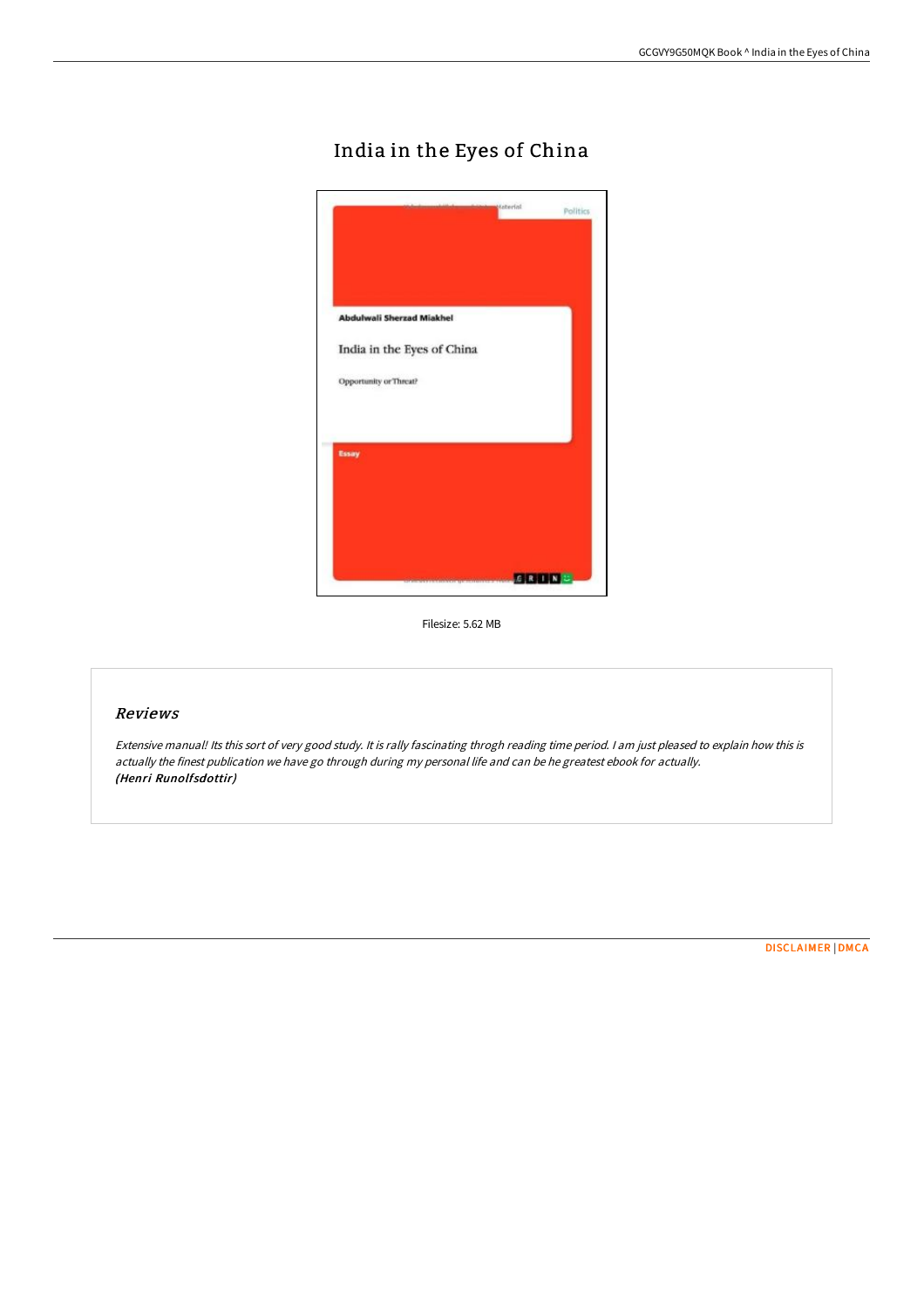## INDIA IN THE EYES OF CHINA



To save India in the Eyes of China PDF, please follow the button listed below and download the file or have access to other information which are relevant to INDIA IN THE EYES OF CHINA book.

GRIN Verlag. Paperback. Condition: New. 36 pages. Dimensions: 8.5in. x 5.5in. x 0.1in.Essay from the year 2009 in the subject Politics - International Politics - Region: South Asia, grade: A, Webster University (Political Science ), course: Study China, language: English, abstract: . . . India is geopolitically important for China from two critical and many imperative reasons. First Chinese leaders want to maintain economic growth to do so they need a stable domestic environment and peaceful borders. Secondly Chinese leaders do not want the United States to use India to contain China both militarily and economically. China and India fought a war on disputed territories in Ladakh area in 1962. India lost the war with great embarrassment due to weak and unskilled military, but now both China and India have a strong military equipped with both conventional and nuclear weapons. Priorities in both China and India have changed. Border disputes between the two countries are no longer top priority. Both China and India want to put border disputes aside and work for better bilateral relation. India is economically important to China for many reasons first, they want to improve bilateral trade with India. Secondly, they realized that international competition is no longer entirely military. It is also to grow economically, scientifically and technologically. Therefore, they want to cooperate with India both at regional and the global levels to become a world power. Chinese leadership wants to change the current unilateral international system to a more balance multi-polar international system in which they want an important role. Other reasons India is important are its rising economic growth, a potential future market for Chinese goods and services, a good source of raw materials for Chinas future demand and a possible strategic partner in a more economically balance multilateral international system. This item...

e Read India in the Eyes of China [Online](http://techno-pub.tech/india-in-the-eyes-of-china.html)  $\mathbf{B}$ [Download](http://techno-pub.tech/india-in-the-eyes-of-china.html) PDF India in the Eyes of China